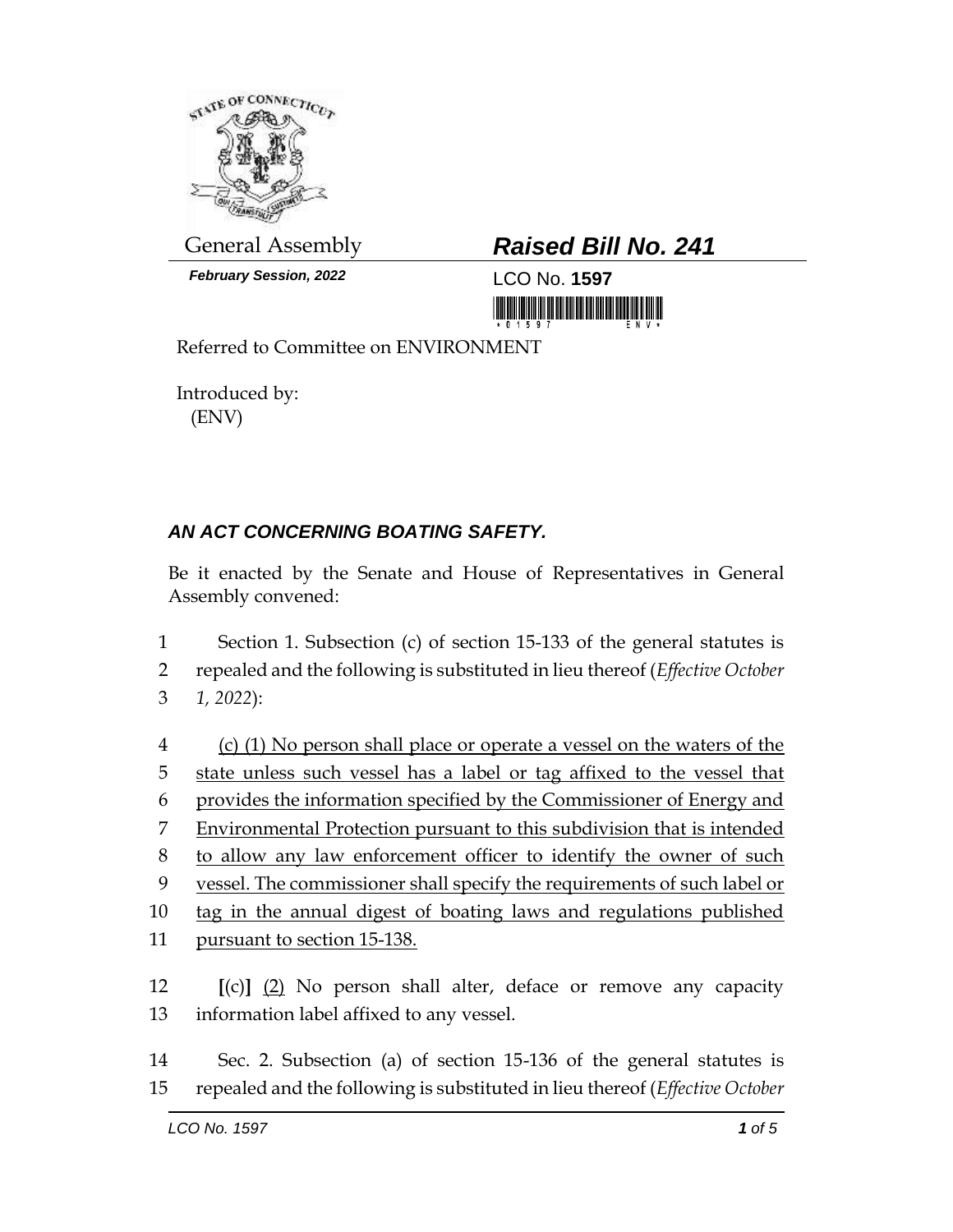*1, 2022*):

 (a) Any town, by ordinance, may make local regulations respecting the operation of vessels on any body of water within its territorial limits. Upon adoption, each such ordinance shall be submitted to the commissioner and, if not disapproved by **[**him within sixty days thereafter**]** the commissioner not later than sixty days after such 22 submission, shall take effect as provided in subsection (c) of this section. The commissioner may disapprove any ordinance or part thereof **[**which he**]** that the commissioner finds to be arbitrary, unreasonable, 25 unnecessarily restrictive, inimical to uniformity, duplicative of any state law or regulation or inconsistent with the policy of this part.

 Sec. 3. Subsections (d) and (e) of section 15-154 of the general statutes are repealed and the following is substituted in lieu thereof (*Effective October 1, 2022*):

 (d) Upon the immediate approach of a law enforcement vessel using an audible signal device **[**and**]** or flashing blue lights, or a fire rescue vessel using an audible signal device **[**and**]** or flashing red or yellow lights, any person operating a vessel shall immediately slow to a speed sufficient to maintain steerage only, shall alter course, within its ability, so as not to inhibit or interfere with the operation of the law enforcement vessel or fire rescue vessel, and shall proceed, unless otherwise directed by an officer in the law enforcement vessel or fire rescue vessel, at a reduced speed until beyond the area of operation of the law enforcement vessel or fire rescue vessel. Any person operating a vessel who wilfully or negligently obstructs or retards any law enforcement or fire rescue vessel answering an emergency call or in pursuit of fleeing law violators shall be fined not more than two hundred fifty dollars.

 (e) Any person operating a vessel passing within two hundred feet of a stationary law enforcement vessel using an audible signal device **[**and**]** or flashing blue lights, or a stationary fire rescue vessel using flashing red or yellow lights shall reduce speed to a speed of slow-no-wake until there is a distance of more than two hundred feet between such person's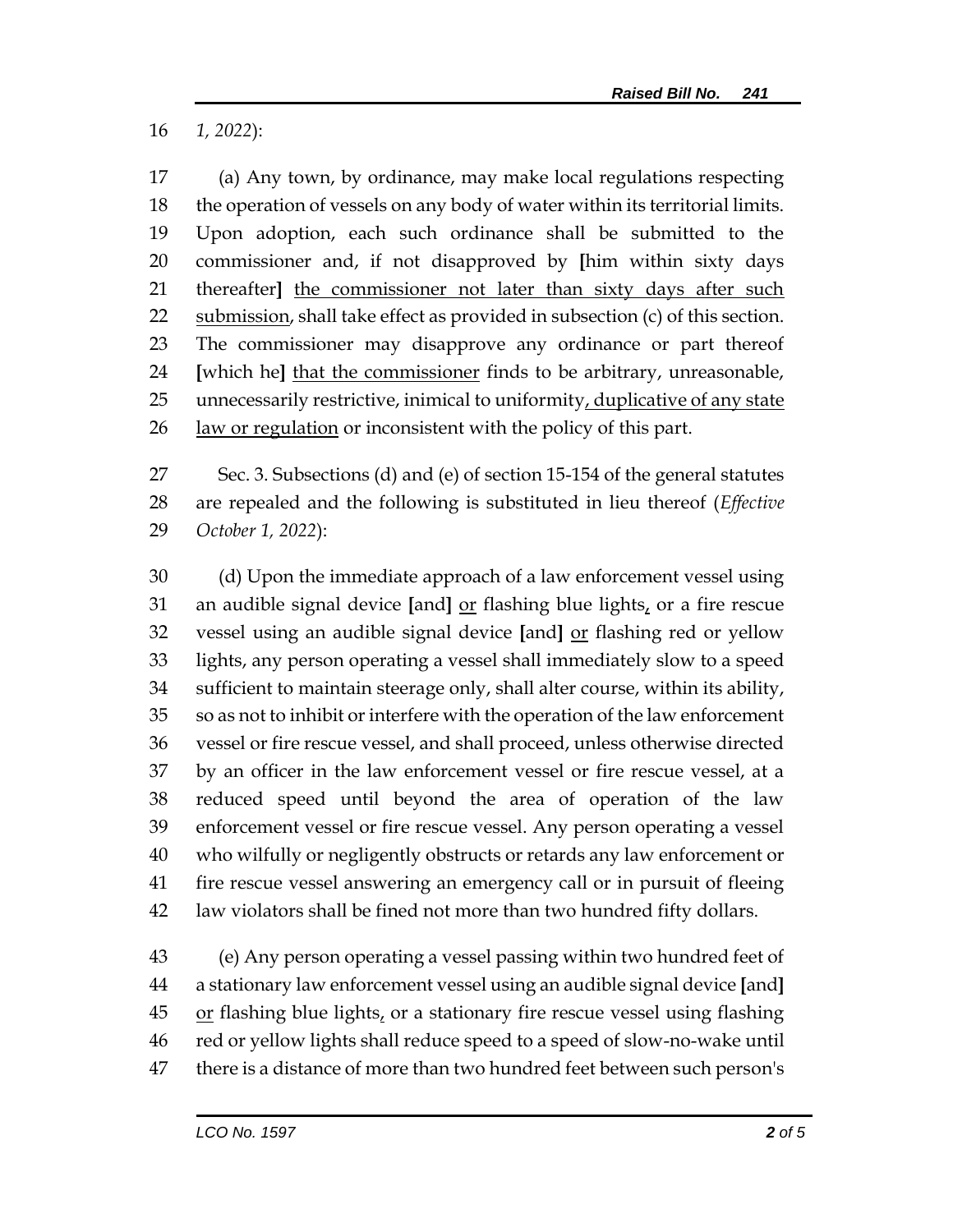vessel and the law enforcement vessel or fire rescue vessel. Any person operating a vessel passing within two hundred feet of a commercial vessel responding to or towing a vessel in distress when such commercial vessel is displaying flashing red or yellow lights shall reduce speed to a speed of slow-no-wake. For purposes of this subsection, "slow-no-wake" means operation of a vessel at a speed that does not produce more than a minimum wake and is not greater than six miles per hour over ground, unless a higher minimum speed is necessary to maintain steerage when traveling with a strong current.

 Sec. 4. Subsection (a) of section 15-149a of the general statutes is repealed and the following is substituted in lieu thereof (*Effective October 1, 2022*):

 (a) Any person operating a vessel upon the waters of this state which vessel is in any manner involved in an accident in which any person dies, is injured so as to require medical attention, or disappears, shall immediately notify the nearest law enforcement agency having jurisdiction over such accident and, not later than forty-eight hours after such accident, report the matter in writing to the Commissioner of Energy and Environmental Protection. The report shall be on a form prescribed by the commissioner and shall state as accurately as possible the time, place and cause of such accident, the injuries occasioned by the accident and any other facts the commissioner deems necessary. If such operator is physically incapable of notifying the nearest law enforcement agency or of making such report and there is another participant or passenger in the accident not incapacitated, such participant or passenger shall immediately notify the nearest law enforcement agency having jurisdiction over such accident and make the report to the commissioner not later than forty-eight hours after such accident. Any person operating a vessel upon the waters of this state which is in any manner involved in an accident in which the total damages to all property affected by such accident, including property of such operator, is in excess of **[**five hundred**]** two thousand dollars, such person shall, not later than five days after such accident, report the matter in writing to the commissioner on such forms as said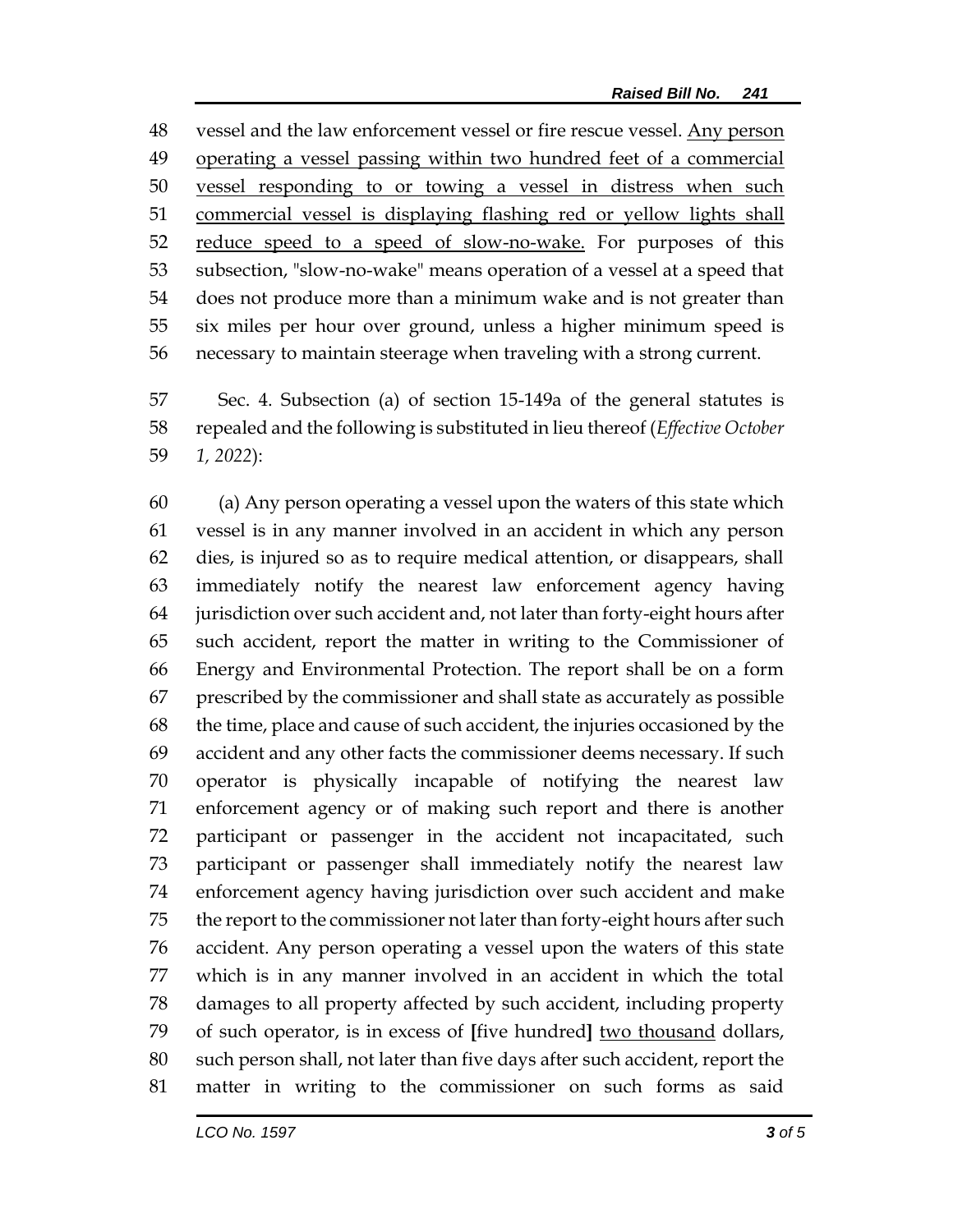commissioner may prescribe. If there is no person other than the owner capable of making such report or if the report has not been submitted and the owner of such vessel is not incapacitated, such owner shall, not later than five days after learning of the facts of such accident, report the matter to the commissioner, on such forms as said commissioner may prescribe. Any such operator of a vessel, or surviving participant or passenger in any such accident, or the owner of the vessel involved in any such accident, shall provide any other information or additional report as the commissioner shall require. Failure of any person to comply with any provision of this subsection shall be an infraction.

 Sec. 5. (NEW) (*Effective July 1, 2022*) The Commissioner of Energy and Environmental Protection shall establish a schedule of retention fees for lake authorities that provides for the amount of any fine issued by such authority, to any person who violates the boating laws of the state upon such lake, that such authority may retain.

 Sec. 6. (*Effective July 1, 2022*) The sum of five million dollars is appropriated to the Department of Energy and Environmental Protection from the General Fund, for the fiscal year ending June 30, 2023, for the purposes of increasing environmental conservation police officer staffing levels in order to provide enhanced and sustained enforcement of the boating laws of the state on the lakes, rivers and other waters of the state.

| This act shall take effect as follows and shall amend the following<br>sections: |                 |                        |
|----------------------------------------------------------------------------------|-----------------|------------------------|
| Section 1                                                                        | October 1, 2022 | $15-133(c)$            |
| Sec. 2                                                                           | October 1, 2022 | $15-136(a)$            |
| Sec. 3                                                                           | October 1, 2022 | 15-154 $(d)$ and $(e)$ |
| Sec. 4                                                                           | October 1, 2022 | $15-149a(a)$           |
| Sec. 5                                                                           | July 1, 2022    | New section            |
| Sec. 6                                                                           | July 1, 2022    | New section            |